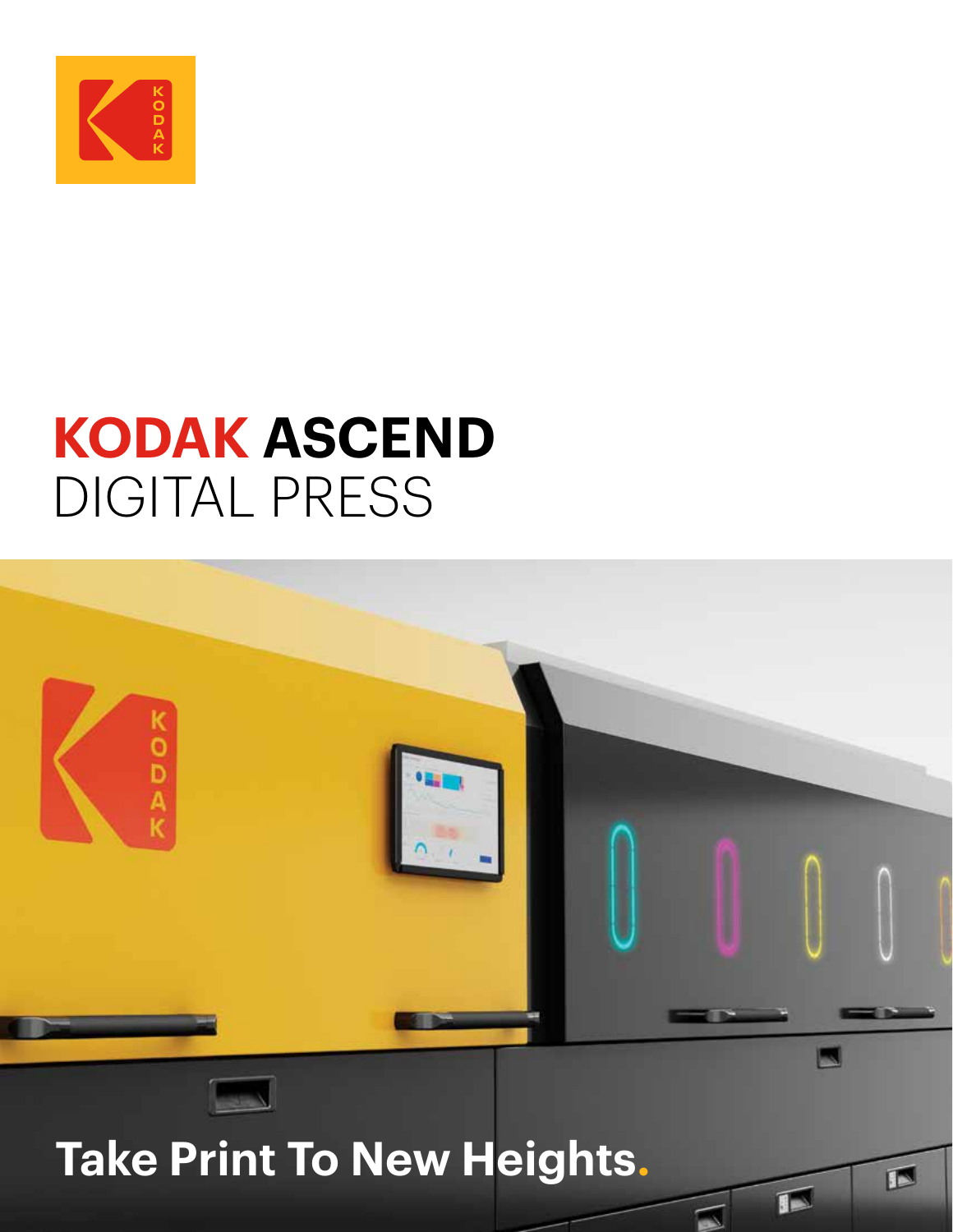PRINT AND EMBELLISH, ALL IN A SINGLE PASS The world's first electrophotographic (EP) press that enables you to print and embellish on heavy-weight stocks – all in one superreliable, cost-effective, easy-to-use machine.

Designed for customers looking to create shortrun packaging, displays and signage – without the long run requirements of litho, or the cost and complexity of large format inkjet.



Change out inks 6 times faster.

 $572<sub>m</sub>$  23%

5280 square feet per hour. 572 square meters per hour.

 $687$ <sub>asm</sub> 1219<sub>n</sub>

Print stocks up to 687 gsm (762 microns / 30pt)

More print area than a B2 sheet.

1219 mm (48 in) paper length accommodation.



495 mm (19.5 in) pile height for high capacity delivery.

| <b>Folding cartons</b> | <b>Short-run</b>  | <b>Point-of-purchase displays</b> |
|------------------------|-------------------|-----------------------------------|
| <b>Trading cards</b>   | <b>Prototypes</b> | <b>Personalized packaging</b>     |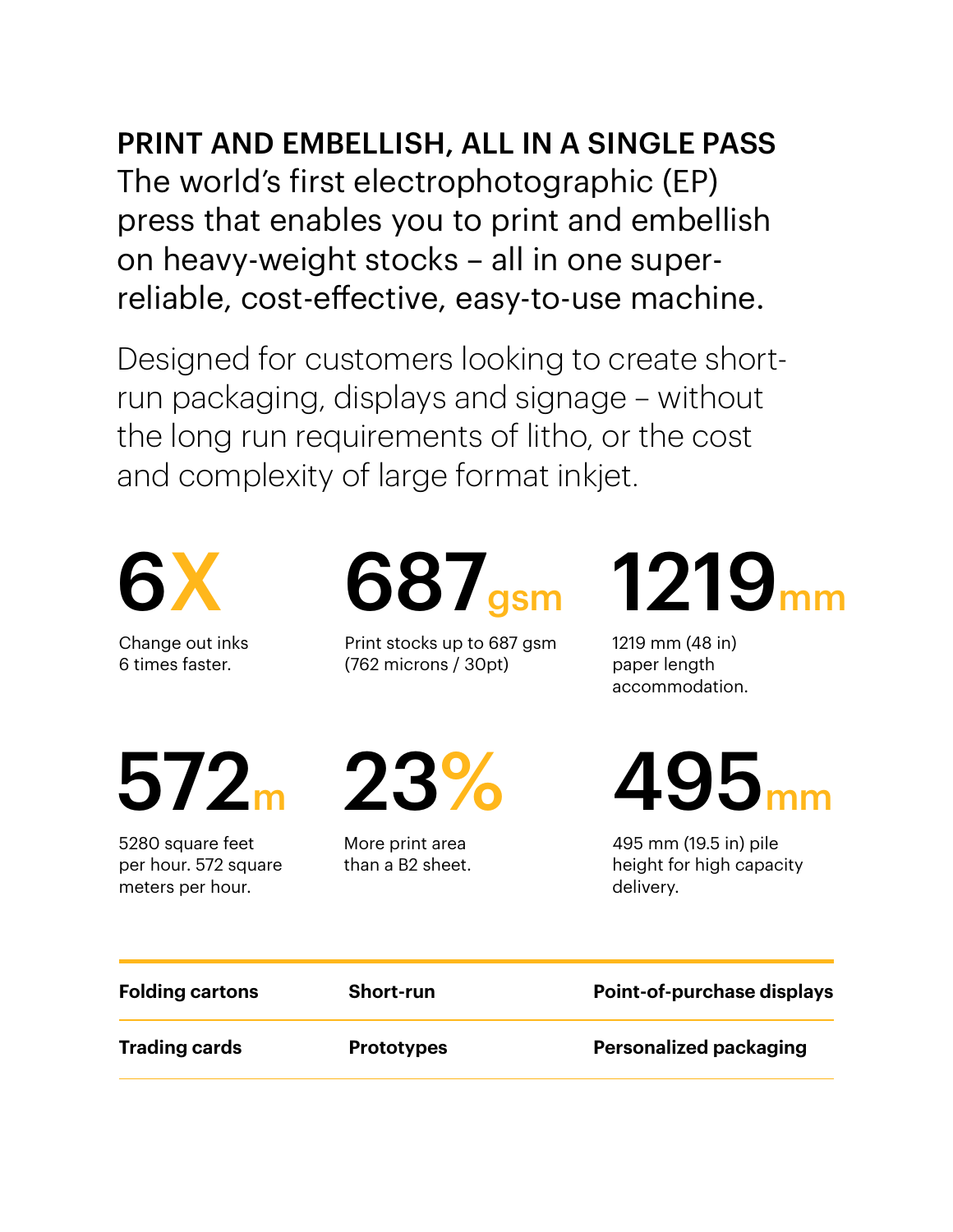## One Pass. One Press. **Infinite Possibilities.**

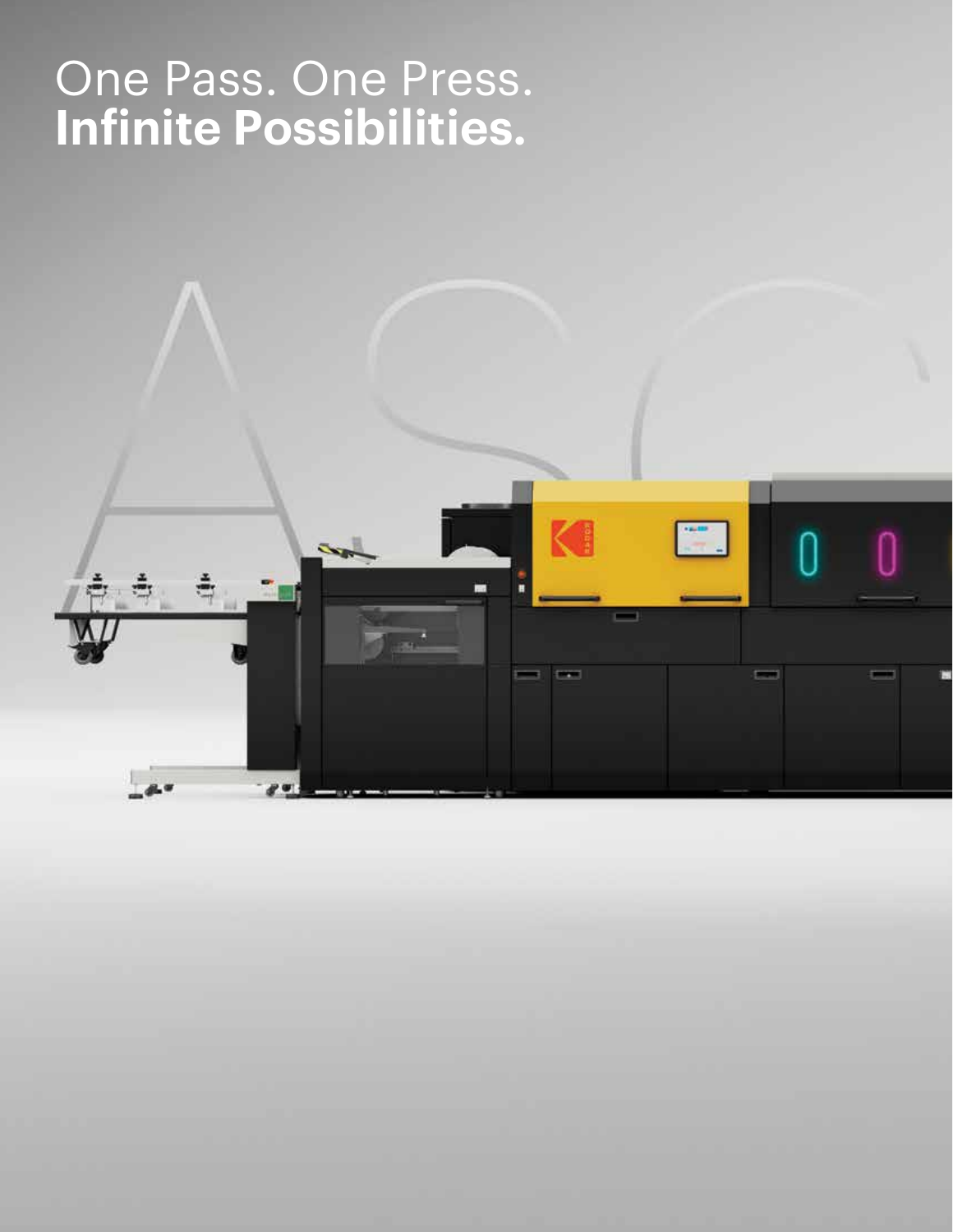## **Operational Efficiencies**

### **SUBSTRATE FLEXIBILITY**

1

The robust, sheet-fed design can run heavy weight stocks and substrates at long lengths supporting a varying range of short-runs and applications.

**KODAK ASCEND** 

**LOWER COST**<br>KODAK ASCEND KODAK ASCEND Press is simple to setup, simple to use and simple to maintain – and at less than half the combined price of a standalone wide format inkjet and digital enhancement press. Perfect for entering the lucrative world of packaging and retail signage.

**ROCK-SOLID RELIABILITY**<br>Having just one press to hand<br>hath print and embellishment Having just one press to handle both print and embellishment removes the need to set up multiple machines, reducing errors, press downtime and system bottlenecks.

**GLOSS CONTROL**<br>ASCEND Press is the ASCEND Press is the first digital press to control gloss levels during the electrophotographic process. With new KODACHROME Dry Inks, operators can adjust gloss levels without compromising on speed, accuracy, or quality.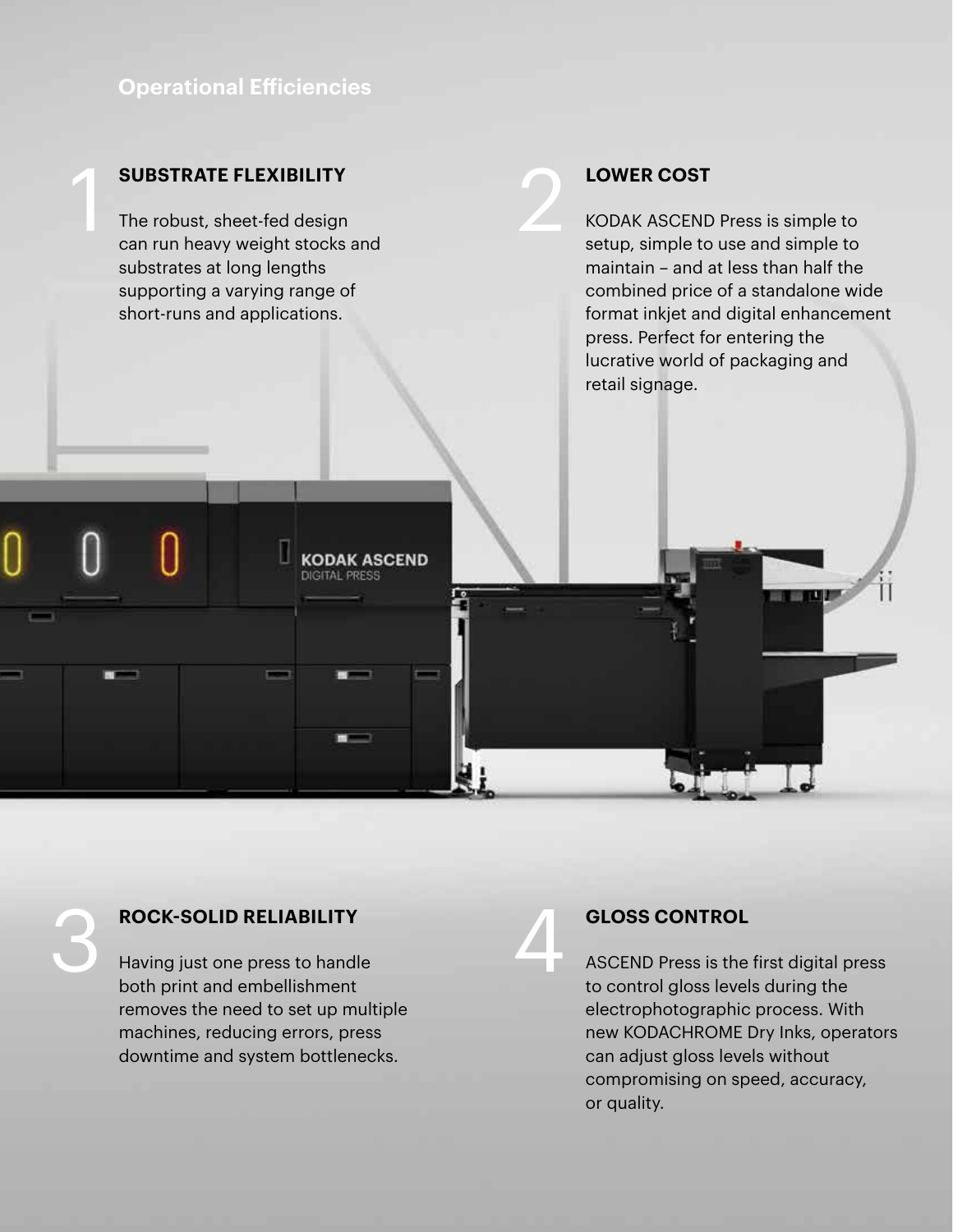### Lamination

KODAK ASCEND DIGITAL PRESS

Simplify the foiling process into 3 steps







**Digital** Front-end



**FROM FILE TO FINISHED – FASTER!**<br>The powerful KODAK Digital Front En<br>is an intuitive system providing easy-The powerful KODAK Digital Front End is an intuitive system providing easy-touse processing power and advanced automation that maximizes job flow.

# **SEAMLESS INTEGRATION<br>
The ASCEND Digital Press in easily into existing workflors**

The ASCEND Digital Press integrates easily into existing workflow and finishing environments, including KODAK PRINERGY Workflow, or third-party systems.

### **All this means new business with better margins for you and higher quality for your customers.**

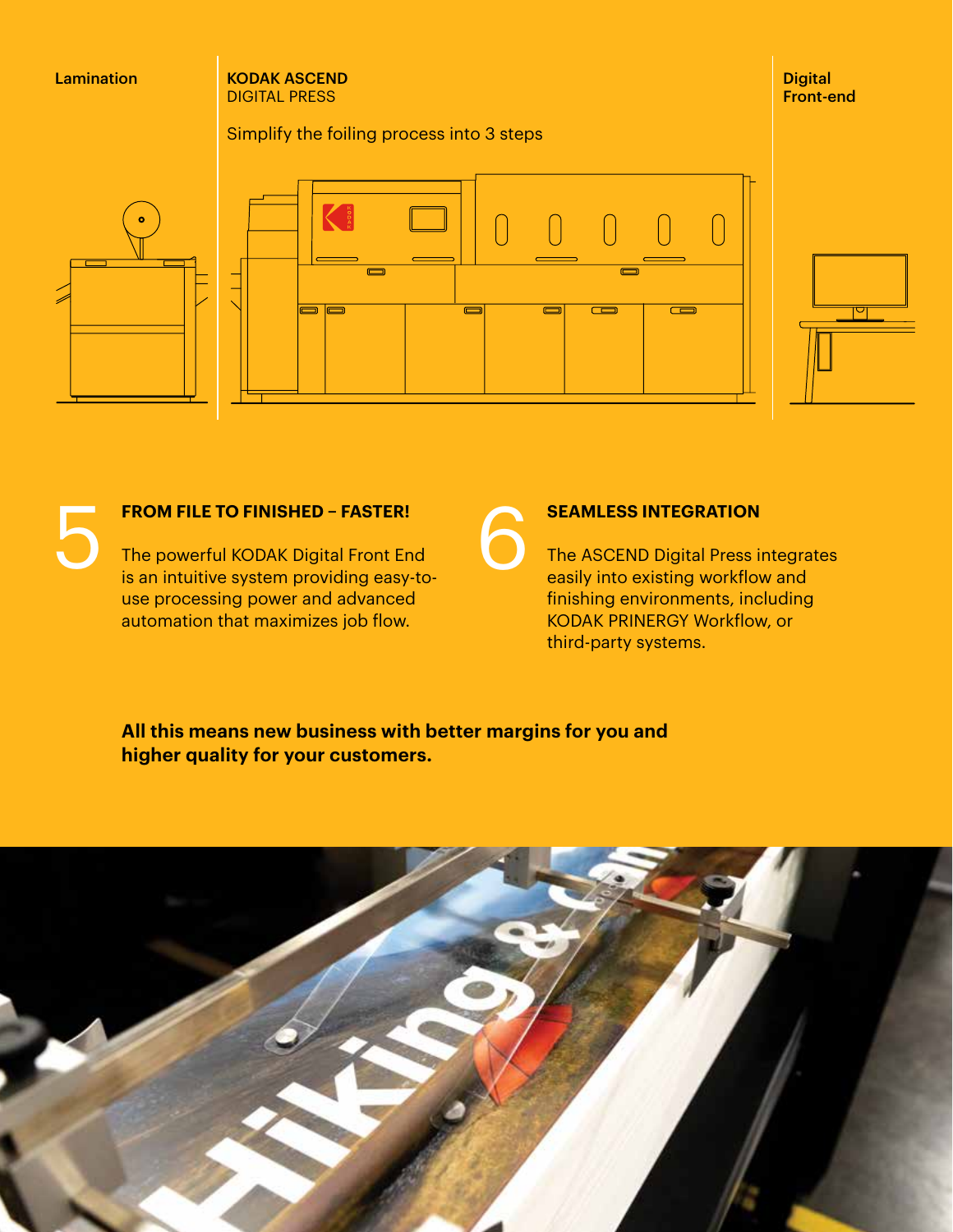## **FOIL ACCURACY AND DETAIL**

The unique single-pass process eliminates registration and trapping issues that occur with multiple-pass technology.

No shrinkage, misregistration, expensive trapping software, or degradation.

Crisp. Clean. Sharp. Every time.





## **ENHANCED COLOR OPTIONS**

**The high gamut KODACHROME Dry Inks are capable of achieving more than 90% of the PANTONE library with just CMYK** allowing the extra ink station to focus on product enhancing embellishments while still achieving the most challenging brand colors.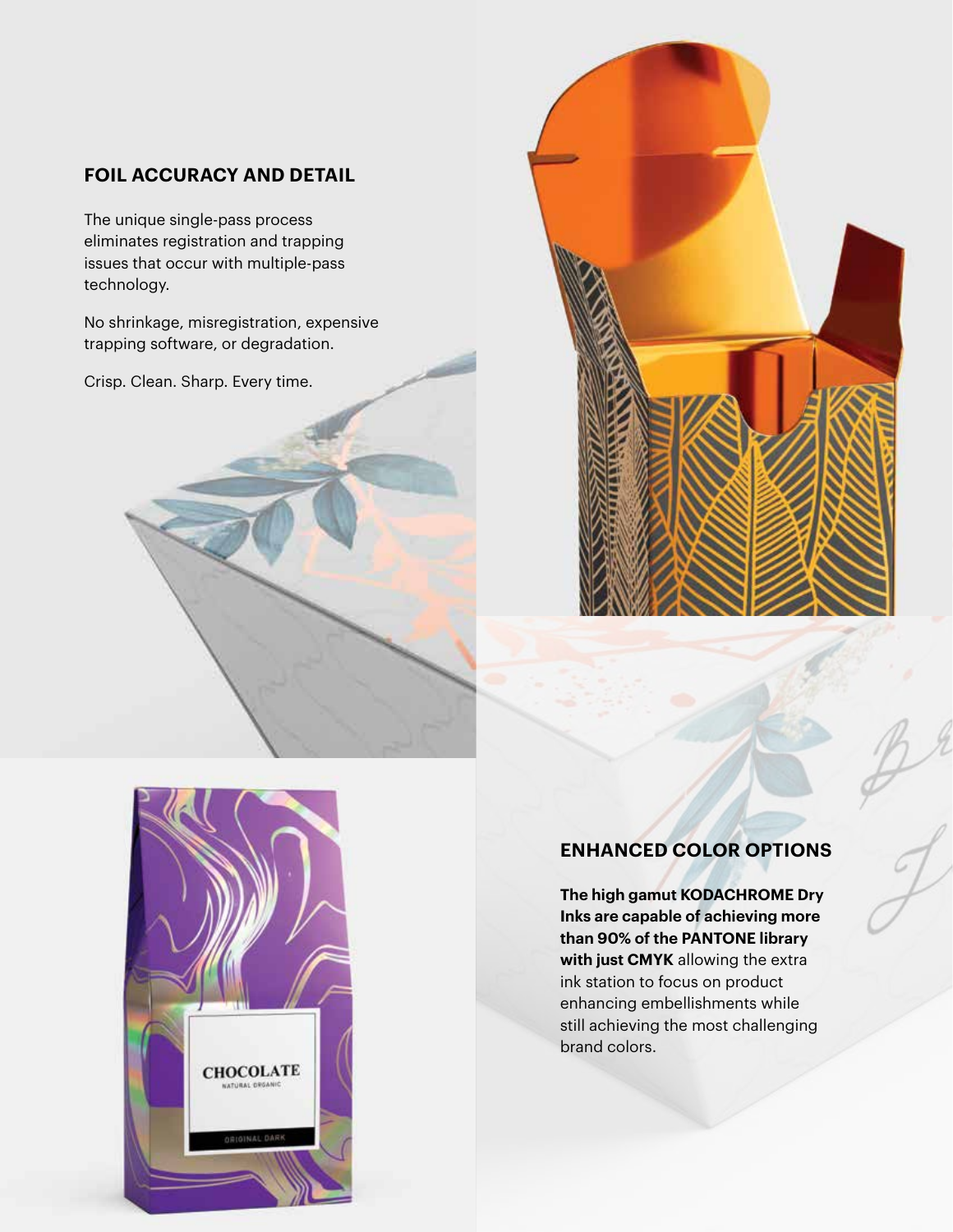### **IF YOU CAN PRINT IT, NOW YOU CAN EMBELLISH IT**

KODACHROME Dry Inks enable a spectrum of special effects – including opaque white, foil, antimicrobial, matte finishes and spot coating – to bring details to life. Produced using environmentally sustainable materials and fully recyclable, KODACHROME Dry Inks are rated for indirect food contact and create a safer work environment.



AND